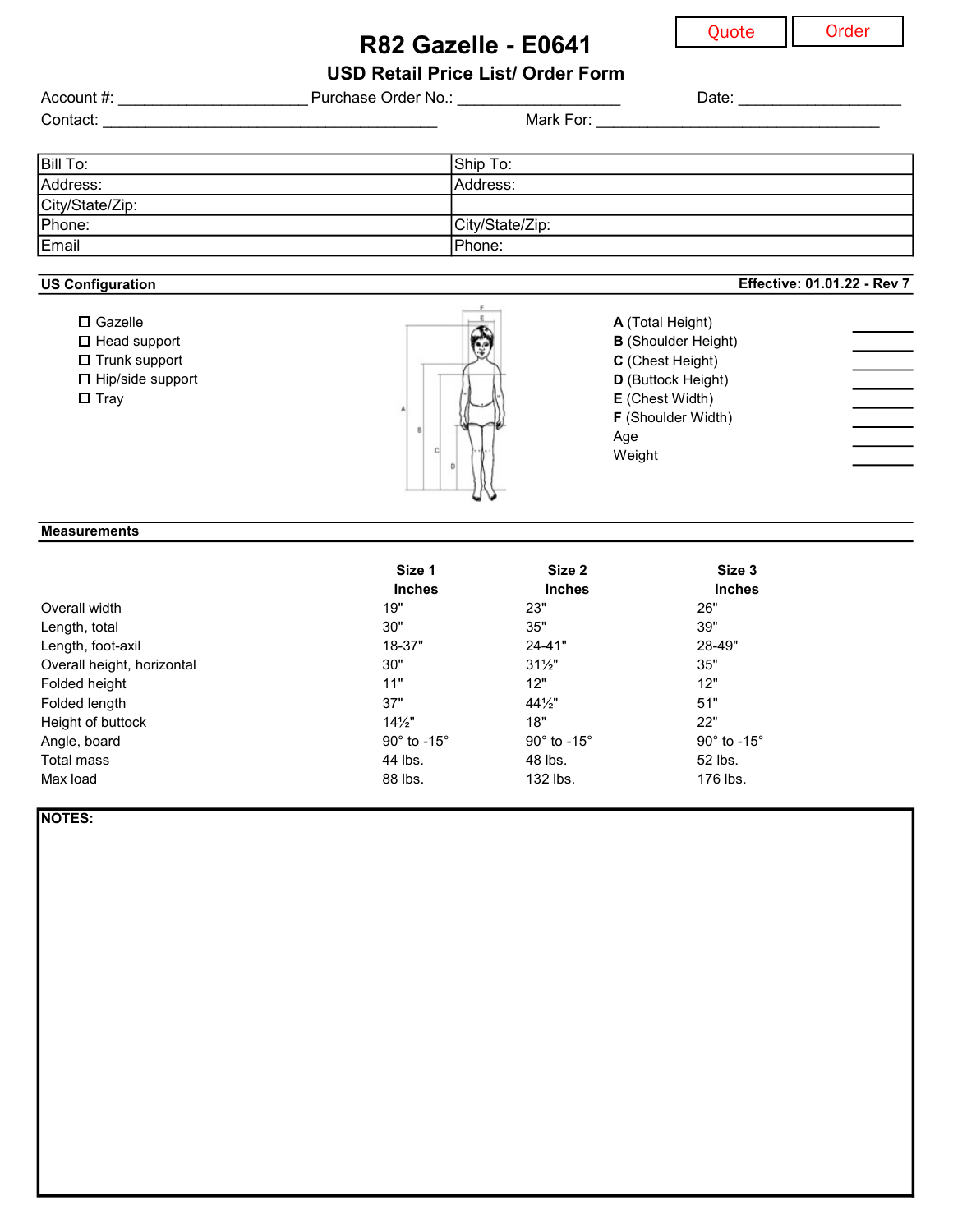

- Prone, upright and supine in one unit
- Multi adjustable foot and knee (reversable) support
- Foldable bracket for back support
- Removable back support
- Trunk safety belt
- Locking castors
- Manual leg abduction
- Gas spring assisted tilt from vertical to horizontal
- Adjustable trunk or chest support
- Up to 30° of Hip Abduction

|             | <b>Description</b>                                         |                                                                              | <b>Size</b>     | Part No. | <b>USD Price HCPCS</b> |               |
|-------------|------------------------------------------------------------|------------------------------------------------------------------------------|-----------------|----------|------------------------|---------------|
|             | □ Gazelle PS, Yellow                                       |                                                                              | 1               | 88010-1  | \$3,561                | E0641         |
|             | □ Gazelle PS, Green                                        |                                                                              | 2               | 88010-2  |                        | \$3,619 E0641 |
|             | □ Gazelle PS, Blue                                         |                                                                              | 3               | 88010-3  |                        | \$3,723 E0641 |
| Accessories | <b>Description</b>                                         | <b>Measurements</b>                                                          | <b>Size</b>     | Part No. | <b>USD Price HCPCS</b> |               |
|             | □ Trunk Support Extension                                  | $4 \times 9\frac{3}{4}$ "                                                    | 1               | 88106-1  | \$219                  |               |
|             | □ Trunk Support Extension                                  | 4 x 11"                                                                      | 2               | 88106-2  | \$219                  |               |
|             | □ Trunk Support Extension                                  | 4 x 121/2"                                                                   | 3               | 88106-3  | \$219                  |               |
|             | <b>Description</b>                                         | <b>Measurements</b>                                                          | <b>Size</b>     | Part No. | <b>USD Price HCPCS</b> |               |
|             |                                                            |                                                                              |                 |          |                        |               |
|             | □ Tray, Plastic, w/ Bowl & Top Plate 24 x 221/2"           |                                                                              | 1, 2            | 88108-0  | \$527                  |               |
|             | □ Tray, Plastic, w/ Bowl & Top Plate 24 x 221/2"           |                                                                              | 3               | 88108-1  | \$527                  |               |
|             |                                                            |                                                                              |                 |          |                        |               |
|             | □ Armrest for Plastic Tray                                 |                                                                              | One Size 861131 |          | \$167                  |               |
|             | □ Toybar for Plastic Tray                                  |                                                                              | One Size        | 861135   | \$250                  |               |
|             | $\Box$ Grip Handle                                         |                                                                              | One Size        | 8910750  | \$422                  |               |
|             | <b>Description</b>                                         | <b>Measurements</b>                                                          | <b>Size</b>     | Part No. | <b>USD Price HCPCS</b> |               |
|             | □ Lower Leg Angle Adjustment Bracket                       |                                                                              |                 | 88165-1  | \$506                  |               |
|             |                                                            |                                                                              | 1<br>2          | 88165-2  | \$506                  |               |
|             |                                                            | □ Lower Leg Angle Adjustment Bracket<br>□ Lower Leg Angle Adjustment Bracket |                 | 88165-3  | \$506                  |               |
|             | □ Strap for Foot Support                                   |                                                                              | One Size        | 85096    | \$38                   |               |
|             | <b>Description</b>                                         | <b>Measurements</b>                                                          | <b>Size</b>     | Part No. | <b>USD Price HCPCS</b> |               |
|             |                                                            |                                                                              |                 |          |                        |               |
|             | □ Lateral Supports                                         | 5% x 5%"                                                                     | Small           | 88055-1  | \$230                  |               |
|             | □ Lateral Supports                                         | $7 \times 5"$                                                                | Large           | 88055-2  | \$230                  |               |
|             | □ Lateral Supports (Exterior) +                            | 5% x 5%"                                                                     | Small           | 88065-1  | \$230                  |               |
|             | □ Lateral Supports (Exterior) •••<br>◆ Extends width by 4" | $7 \times 5"$                                                                | Large           | 88065-2  | \$230                  |               |
|             | «Custom order; Approx. lead time: 6-8 weeks.               |                                                                              |                 |          |                        |               |
|             | □ Lateral Supports (Interior) +                            | 5% x 5%"                                                                     | Small           | 88075-1  | \$230                  |               |
|             | □ Lateral Supports (Interior) +                            | $7 \times 5"$                                                                | Large           | 88075-2  | \$230                  |               |

Reduces width by 4"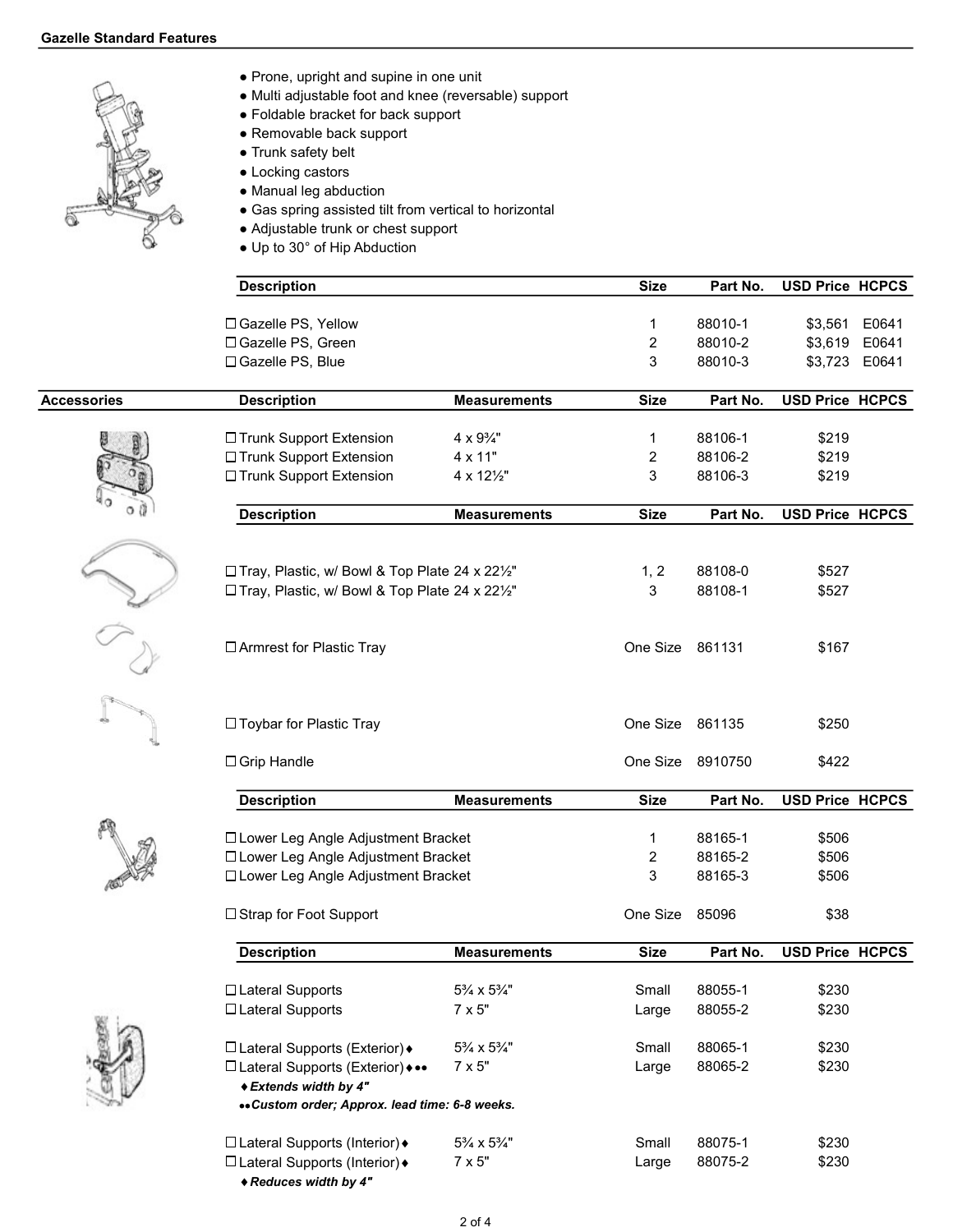| <b>Accessories</b> | <b>Description</b>                                                                                                                                          | <b>Measurements</b>                                          | <b>Size</b>    | Part No.         | <b>USD Price HCPCS</b> |             |
|--------------------|-------------------------------------------------------------------------------------------------------------------------------------------------------------|--------------------------------------------------------------|----------------|------------------|------------------------|-------------|
|                    | □ Straps for Side Supports                                                                                                                                  |                                                              | 1              | 88250-1          | \$69                   |             |
|                    | □ Straps for Side Supports                                                                                                                                  |                                                              | $\overline{c}$ | 88250-2          | \$69                   |             |
|                    | □ Straps for Side Supports                                                                                                                                  |                                                              | 3              | 88250-3          | \$69                   |             |
|                    |                                                                                                                                                             |                                                              |                |                  |                        |             |
|                    | □ Mounting for Head Support ♦                                                                                                                               |                                                              |                | 88130            | \$214                  |             |
|                    | ◆ Required when ordering any head support                                                                                                                   |                                                              |                |                  |                        |             |
|                    | □ Head Supp. w/ Facial Aperture •• 81/4 x 61/4"                                                                                                             |                                                              | 1              | 88117-1          | \$245                  |             |
|                    |                                                                                                                                                             |                                                              |                | 88117-2          | \$245                  |             |
|                    | □ Head Supp. w/ Facial Aperture •• 10 x 81/4"                                                                                                               |                                                              | 2<br>3         |                  |                        |             |
|                    | □ Head Supp. w/ Facial Aperture •• 11½ x 10¼"                                                                                                               |                                                              |                | 88117-3          | \$245                  |             |
|                    | «Custom order; Approx. lead time: 6-8 weeks.                                                                                                                |                                                              |                |                  |                        |             |
|                    | □ Head Support No. 1, Black PU                                                                                                                              |                                                              | One Size       | 6171550          | \$214                  |             |
|                    | □ Head Support No. 2, Black PU                                                                                                                              |                                                              | One Size       | 6172550          | \$214                  |             |
|                    | □ Head Support No. 3, Black PU                                                                                                                              |                                                              |                | One Size 6173550 | \$214                  |             |
|                    | □ Anatomic Head Support +                                                                                                                                   | A:5 $\frac{1}{2}$ x B:5 $\frac{1}{2}$ x C:9 $\frac{1}{2}$ "  | Small          | 5099001          | \$266                  | E0955       |
|                    | □ Head Support Cover (Required)                                                                                                                             |                                                              | Small          | 9923-83          | \$0                    |             |
|                    | □ Anatomic Head Support •                                                                                                                                   | A:6 x B:51/2 x C:10"                                         | Medium         | 5099002          | \$266                  | E0955       |
|                    | □ Head Support Cover (Required)                                                                                                                             |                                                              | Medium         | 9945-83          | \$0                    |             |
|                    | □ Anatomic Head Support +                                                                                                                                   | A:6 $\frac{1}{2}$ x B:5 $\frac{1}{2}$ x C:12 $\frac{1}{2}$ " | Large          | 5099003          | \$266                  | E0955       |
|                    | $\Box$ Head Support Cover (Required)                                                                                                                        |                                                              | Large          | 9967-83          | \$0                    |             |
|                    | Turtle Bar System Short or Long Required; 98619-25 or 98619-26                                                                                              |                                                              |                |                  |                        |             |
|                    |                                                                                                                                                             |                                                              |                |                  |                        |             |
|                    | Swing-away Mounting Brackets - Height, Depth, Angle and Lateral Adjustable                                                                                  |                                                              |                |                  |                        |             |
|                    | □ Turtle Bar System $\bullet$                                                                                                                               | A: 5", B: 4-81/2"                                            | Short          | 98619-25         |                        | \$240 E1028 |
|                    | □ Turtle Bar System +                                                                                                                                       | A: 10", B: 4-81/2"                                           | Long           | 98619-26         |                        | \$240 E1028 |
|                    | ◆ Required with Anatomic Head Support; 5099001, 5099002 or 5099003                                                                                          |                                                              |                |                  |                        |             |
|                    | □ Universal Headrest Mount                                                                                                                                  |                                                              | One Size 87590 |                  |                        | \$64 E1028  |
|                    | ◆ Required when using other manufactures Head Support                                                                                                       |                                                              |                |                  |                        |             |
|                    | Allow most Whitmyer, Stealth, Otto Bock headrest, I2I to mount to our products (x:panda, Serval, etc.). Please<br>contact Customer Service for confirmation |                                                              |                |                  |                        |             |
|                    |                                                                                                                                                             |                                                              |                |                  |                        |             |
|                    | Other types of headrest available, please see Head Supports Order Form                                                                                      |                                                              |                |                  |                        |             |

| <b>Spare Parts</b> | <b>Description</b>                                                        | <b>Measurements</b> | <b>Size</b>                         | Part No.                      | <b>USD Price</b>        |  |
|--------------------|---------------------------------------------------------------------------|---------------------|-------------------------------------|-------------------------------|-------------------------|--|
| ≫                  | $\Box$ Back Support<br>□ Back Support                                     |                     | 1<br>2, 3                           | 88151-1<br>88151-2            | \$432<br>\$432          |  |
|                    | □ Knee Support (Pr.)<br>□ Knee Support (Pr.)<br>$\Box$ Knee Support (Pr.) |                     | $\mathbf{1}$<br>$\overline{2}$<br>3 | 88161-1<br>88161-2<br>88161-3 | \$584<br>\$584<br>\$584 |  |
|                    | □ Foot Support (Pr.)<br>□ Foot Support (Pr.)<br>□ Foot Support (Pr.)      |                     | 1<br>$\overline{2}$<br>3            | 88145-1<br>88145-2<br>88145-3 | \$427<br>\$584<br>\$584 |  |